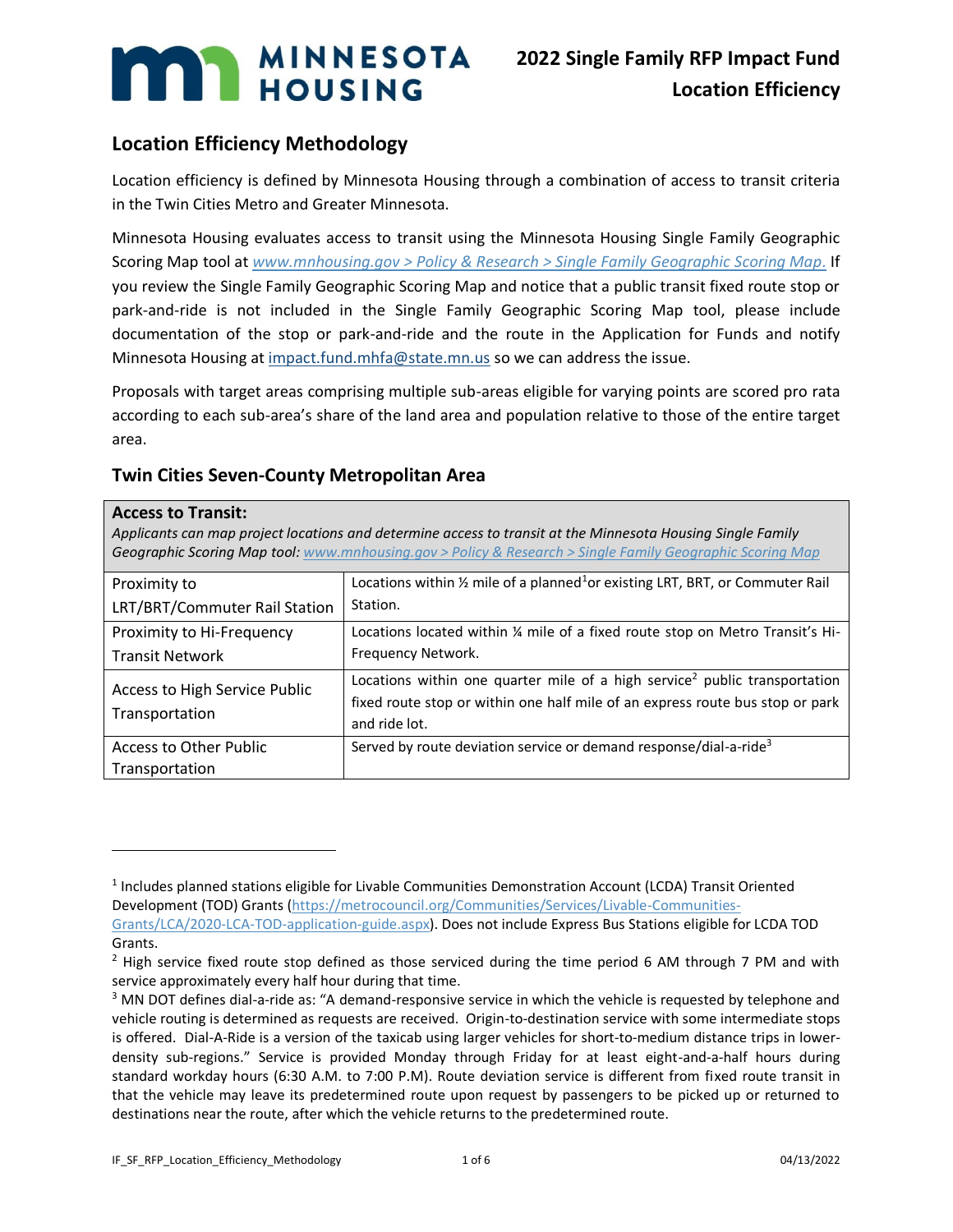The following map shows areas with access to transit. An interactive version of this map is accessible at: [www.mnhousing.gov > Policy & Research > Single Family Geographic Scoring Map.](https://www.mnhousing.gov/sites/Satellite?c=Page&cid=1520549955388&pagename=External%2FPage%2FEXTStandardLayout)

### Figure 1: Transit in the Twin Cities Metro



Map Source: Minnesota Housing analysis of MetroTransit data on Hi-Frequency Network, Planned and Existing Transit Lines, bus service, and park and rides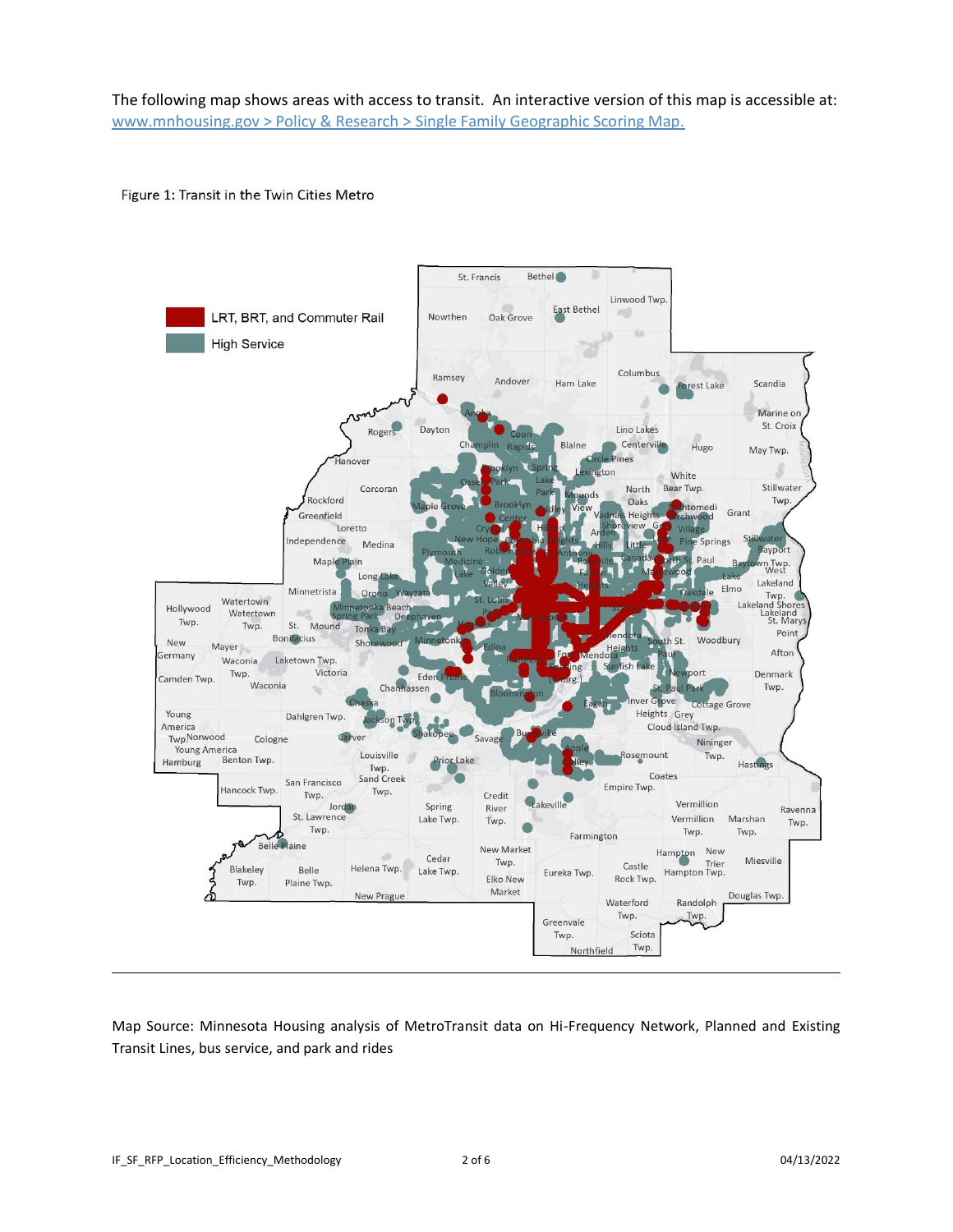# **Greater Minnesota – Urbanized Areas**

For urbanized areas, defined by the U.S. Census as places with populations greater than 50,000, applicants can receive points with a combination of access to fixed route transit. These areas, identified by the Minnesota Department of Transportation (MnDOT)<sup>4</sup>, are in and around Duluth, East Grand Forks, La Crescent, Rochester, Moorhead, Mankato, and St. Cloud.

## **For urbanized areas:**

## **Access to Transit:**

Within % mile of existing or planned<sup>5</sup> fixed route transit stop, with service available Monday through Friday for a minimum of 10 hours per day.

Between ¼ mile and ½ mile of existing or planned fixed route transit stop, with service available Monday through Friday for a minimum of 10 hours per day.

Within ½ mile of an express bus route stop or park and ride lot, with service available Monday through Friday for a minimum of 10 hours per day.

Served by route deviation service or demand response/dial-a-ride<sup>6</sup>

The maps in Figure 2 display fixed route stops and ¼ and ½ mile buffers in Duluth, East Grand Forks, La Crescent, Rochester, Moorhead, Mankato, and St. Cloud.

<sup>4</sup> Greater Minnesota Transit Investment Plan[: http://minnesotago.org/index.php?cID=435](http://minnesotago.org/index.php?cID=435)

<sup>&</sup>lt;sup>5</sup> For a Greater Minnesota planned stop to be eligible for points, applicants must provide detailed location and service information including time and frequency of service, along with evidence of service availability from the transit authority providing service. The planned stop or route must be available Monday through Friday and provide service every 60 minutes for a minimum of 10 hours per day.

 $6$  MN DOT defines dial-a-ride as: "A demand-responsive service in which the vehicle is requested by telephone and vehicle routing is determined as requests are received. Origin-to-destination service with some intermediate stops is offered. Dial-A-Ride is a version of the taxicab using larger vehicles for short-to-medium distance trips in lowerdensity sub-regions." Route deviation service is different from fixed route transit in that the vehicle may leave its predetermined route upon request by passengers to be picked up or returned to destinations near the route, after which the vehicle returns to the predetermined route.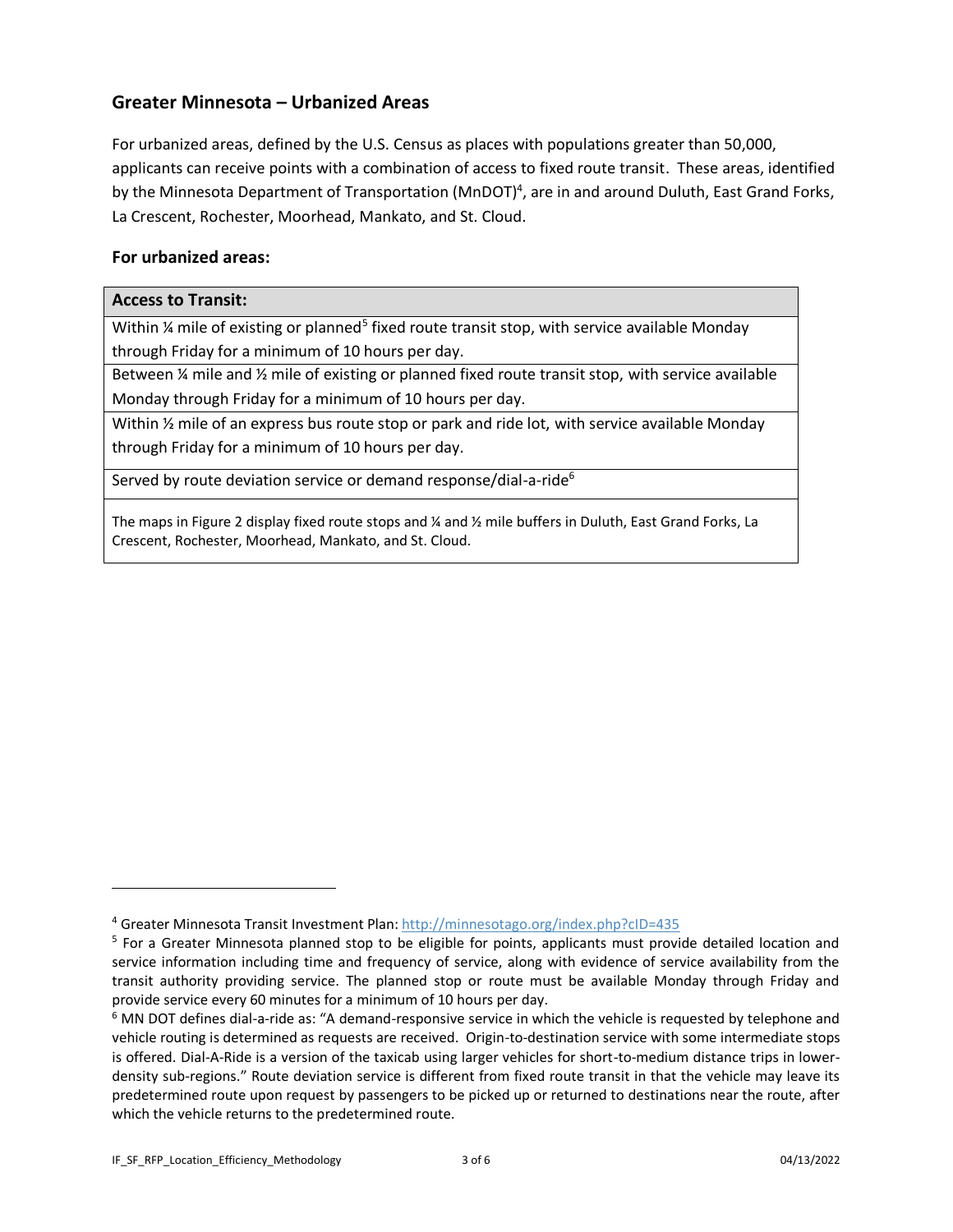

Figure 2: Transit Access Point Levels in Greater Minnesota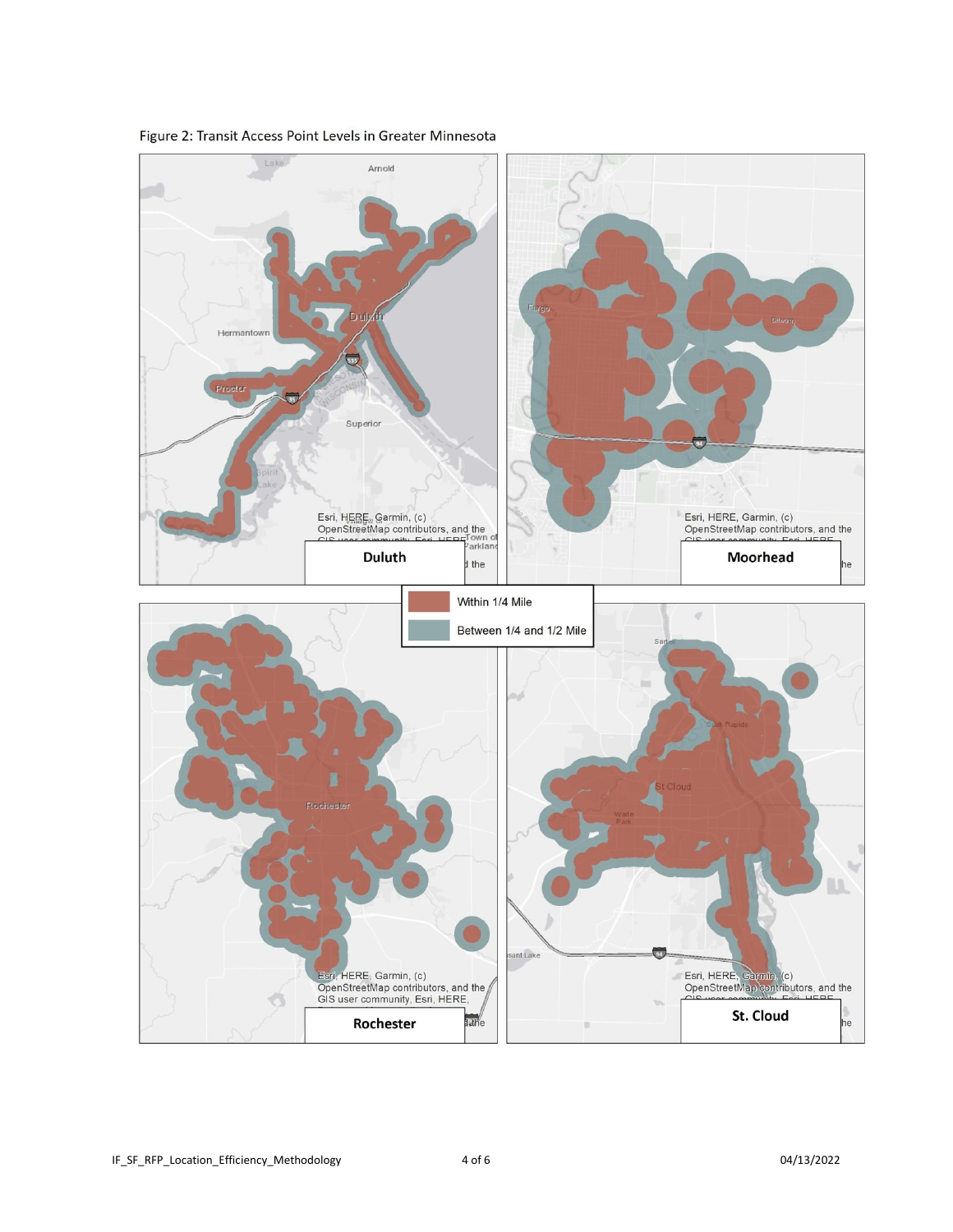